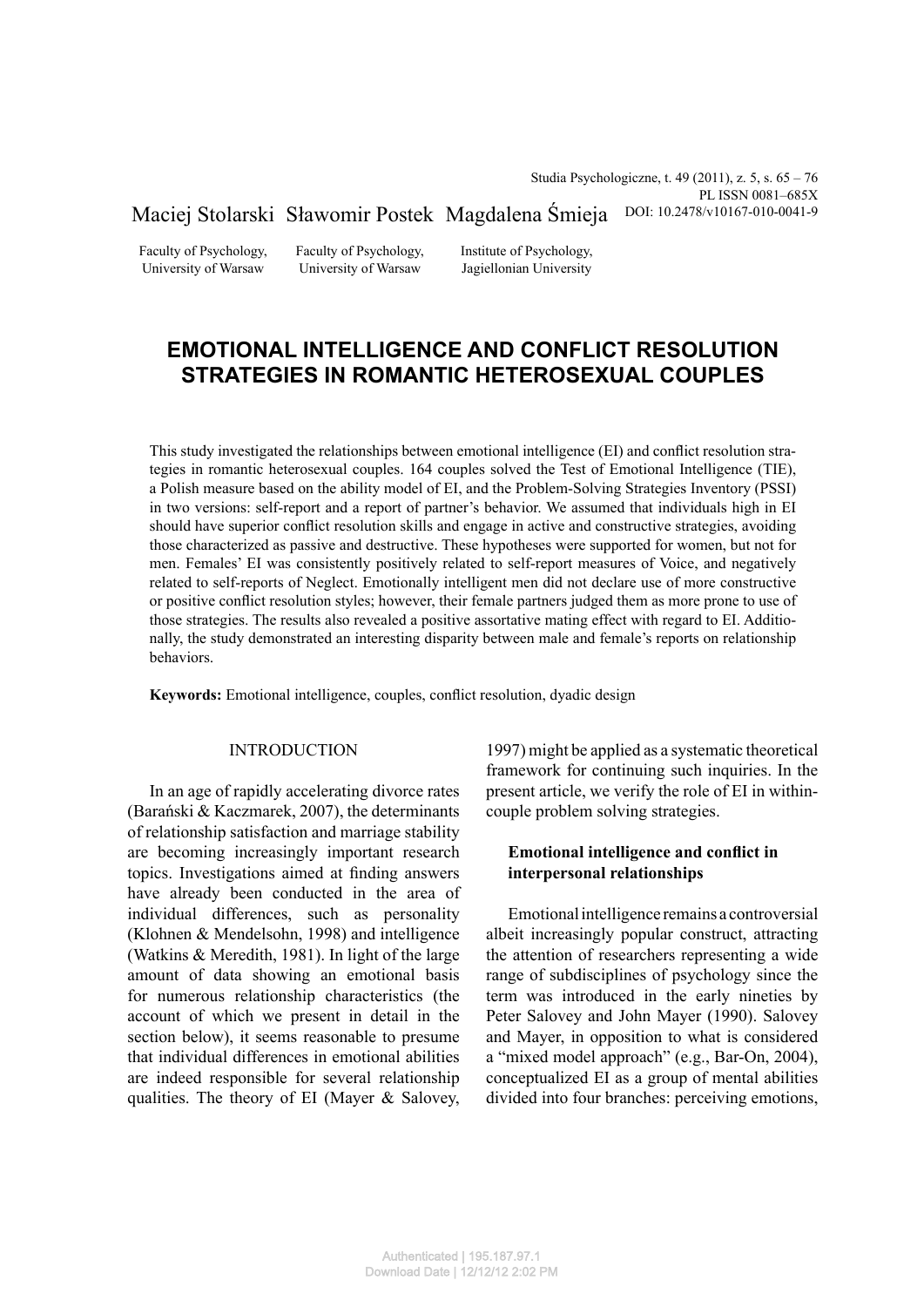understanding emotions, using emotions to facilitate one's cognitive processes, and steering emotions (Mayer, Caruso, & Salovey 2000). Since emotional abilities are an integral part of effective social interactions, EI has often been linked with social functioning (e.g., Mayer & Salovey, 1997). Existing data proves the importance of EI for variables such as self-perceived quality of interpersonal relationship, social support, less antagonistic peer relationships, and communication quality (Lopes, Brackett, Nezlek, Schütz, Sellin, & Salovey, 2004; Lopes, Salovey, & Strauss, 2003). Nevertheless, few studies have linked ability-based EI with quality of romantic relationships by implementing a dyadic design. Brackett, Warner, and Bosco (2005) investigated whether EI is related to self-assessed relationship quality. They proved that couples in which both partners ranked low on EI tended to report lower relationship quality than the couples with at least one partner ranking high on EI. Zeidner and Kaluda (2008) reported significant 'actor effects' but no 'partner effects' of EI on romantic love: an individual's EI had an impact mainly on their own affective reactions, rather than on their partner's reactions. In an unpublished report, Brackett, Cox, Gaines, and Salovey (2008) demonstrated that couples in which both partners ranking high on EI reported higher relationship quality than those where both partners exhibited low EI scores, while mismatched couples tended to fall in the middle. These results support the hypothesis of an additive effect of EI in romantic dyads. A recent study by Stolarski and Postek (2011) revealed a curvilinear, n-shaped relationship between EI and sexual satisfaction. This curve reached its peak when EI was slightly above its average, and then dropped considerably as EI scores increased.

According to the theory, EI is supposed to play a vital role in conflict resolution. High level of emotional abilities should enable individuals to see the rationale behind their 'opponents'' perspective and understand their goals. Accurate perception and understanding of other people's feelings as well as emotional management seem to play a crucial role in constructive conflict resolution. The relationship between EI and the preferred style or efficacy of conflict resolution has been verified among Christian clergy (Gambill, 2008), financial services managers (Sherman, 2010), public servants in Nigeria (Salami, 2010), government employees in Indonesia (Shih & Susanto, 2010), and US registered nurses (Morrison, 2008), indicating positive correlations of EI with assertive and cooperative **conflict** modes and negative correlations with unassertive or uncooperative modes. Although close relationships are the most typical settings for the experience of intense emotions and conflicts, astonishingly few studies have explored the relationship between EI and behavior exhibited during interpersonal conflicts. In one such study Smith, Heaven and Ciarrochi  $(2008)$  demonstrated that the most satisfied couples were those who did not avoid discussion of relationship problems and who rated their partners high in EI.

Although several authors proposed theories of relationship development and/or deterioration (e.g., Altman & Taylor, 1973; Gottman, Markman, & Notarius, 1978; Levinger, 1979), the ideas of Caryl E. Rusbult (Rusbult, Zembrodt, & Gunn, 1982) significantly contributed to contemporary relationship research, providing a clear and reasonable framework for investigation of responses to problems in romantic involvements and the consequences of those responses. Rusbult distinguished four main responses to relationship dissatisfaction or conflict within a couple: Exit, Voice, Loyalty, and Neglect. According to Rusbult, Johnson, and Morrow (1986, p. 745) the response labeled 'Exit' relates to *"separating, moving out of a joint residence, actively [physically] abusing one's partner, getting a divorce"*, Voice responses are *"discussing problems, compromising, seeking help from a friend or therapist, suggesting solutions, changing oneself or one's partner"*,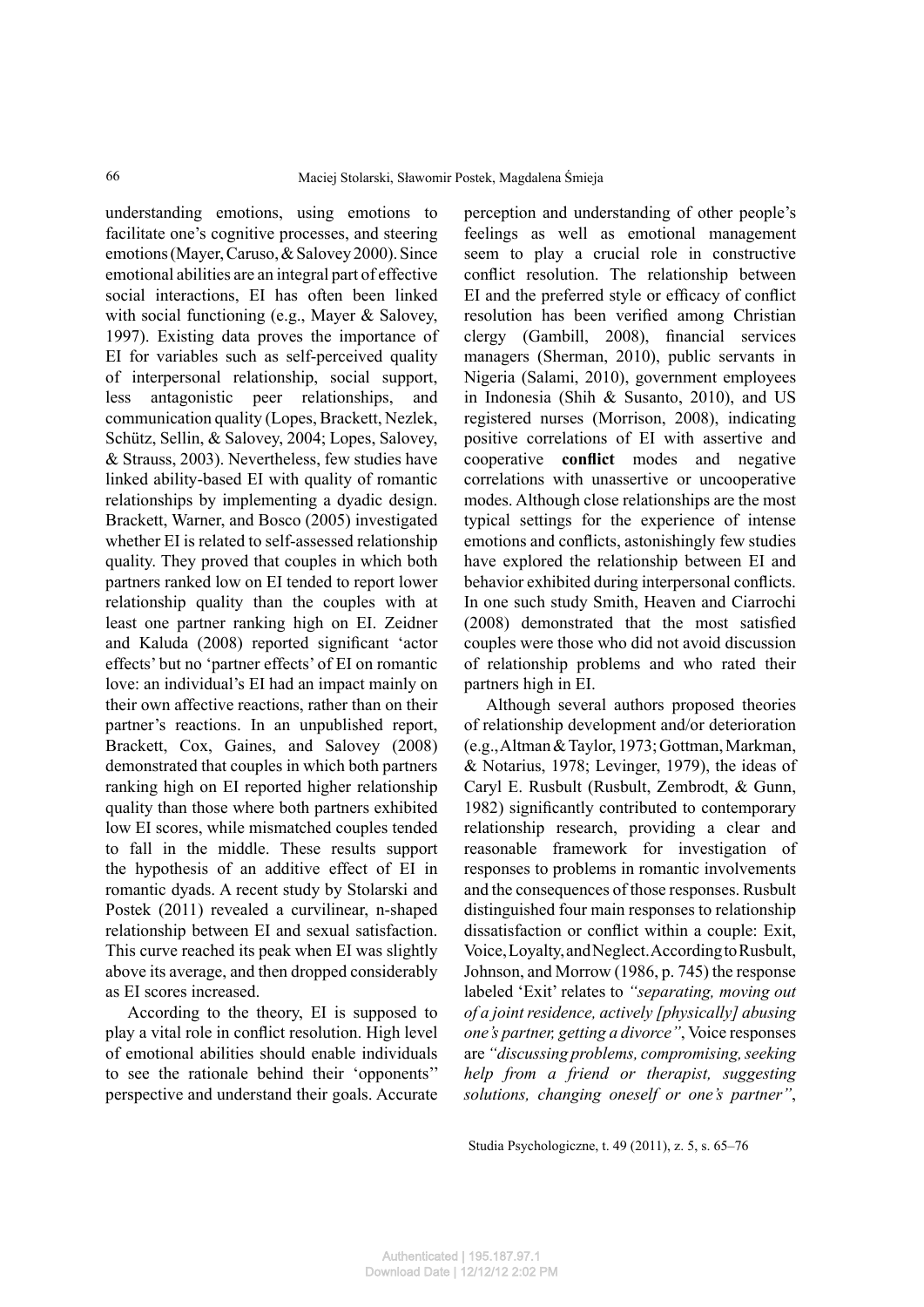and Loyalty means *"waiting and hoping that things will improve, supporting the partner in the face of criticism, praying for improvement"*. Finally, Neglect refers to *"ignoring the partner or spending less time together, refusing to discuss problems, treating the partner badly [insulting], criticizing the partner for things unrelated to the real problem, just letting things fall apart"*. These four responses differ from one another along two dimensions: *constructiveness/ destructiveness* and *activity/passivity* (Rusbult et al., 1986). Voice and Loyalty are considered constructive responses, as they testify to the fact that individuals who are 'Vocal' and 'Loyal' attempt to revive or maintain the relationship, while Exit and Neglect are relatively destructive. It is worth mentioning that the *constructiveness/ destructiveness* dimension refers to the impact of the response strategy on the relationship, not the individual. The second dimension, *activity/ passivity,* refers to the *"impact of the response on the problem at hand, not to the character of the behavior itself"* (p. 745). Exit and Voice are considered active strategies, as utilizing them implies 'doing something with the problem.' Loyalty and Neglect are situated on the opposite end of this dimension.

Although problem-solving strategies have been widely investigated as predictive variables, influencing the within-relationship level of distress (Rusbult et al., 1986), relationship satisfaction (Kriegelewicz, 2006), and closeness and intimacy (Overall, Sibley, & Travaglia, 2010), they have rarely been examined as dependent variables (e.g., Rusbult, Morrow, & Johnsondennis, 1987). Thus, little is known about the origin of particular response style formation.

#### **Hypotheses**

We expect that (**H1**) EI is positively related to Voice - active and constructive problemsolving strategy, which satisfies both parties' needs. This strategy is based on the ability to accurately perceive and understand one's own

and partner's feelings, hence individuals low on EI should not be able to employ it or at least should not be able to employ it effectively. High EI should facilitate Voice. Although Loyalty was shown to be detrimental to relationships in the long term (Overall et al., 2010) it may be useful in the short term, particularly in situations where there is no possibility to apply the Voice strategy (e.g., in presence of other people, or when one prefers to wait for his highly reactive partner's emotions to calm down). Thus, we did not formulate directional predictions with regard to EI – Loyalty relationships.

67

Previous research indicates that EI inhibits directly negative, destructive behaviors (e.g. Lopes et al., 2004; Brackett et al., 2008). Therefore, we presumed that (**H2**) EI is negatively related to Neglect and Exit. We assumed that individuals high on EI would not use these dysfunctional strategies because they know how damaging it can be to ignore the feelings and needs expressed by their partners and/or to escalate conflicts.

Some studies show that a trait or characteristic of one partner shapes the way the other partner behaves in, and experiences, the interaction. Powers, Pietromonaco, Gunlicks, & Sayer (2006) proved, for instance, that the attachment style of one partner influences how the other regulates feelings of distress: men who had female partners high in attachment security showed less physiological stress reactivity during conflict. Hence, we assume that the EI of one partner influences the problem-solving strategies preferred by the other*.* We expect that individuals exhibiting higher EI should be able to 'manage' their relationships better, eliciting more constructive and positive reactions from their partners in conflict situations. Therefore, our next hypothesis (**H3**) states that problemsolving strategies are related to partner's EI, even after controlling for the actor's EI. Voice is positively related to partner's EI, while Neglect and Exit – negatively. For reasons already stated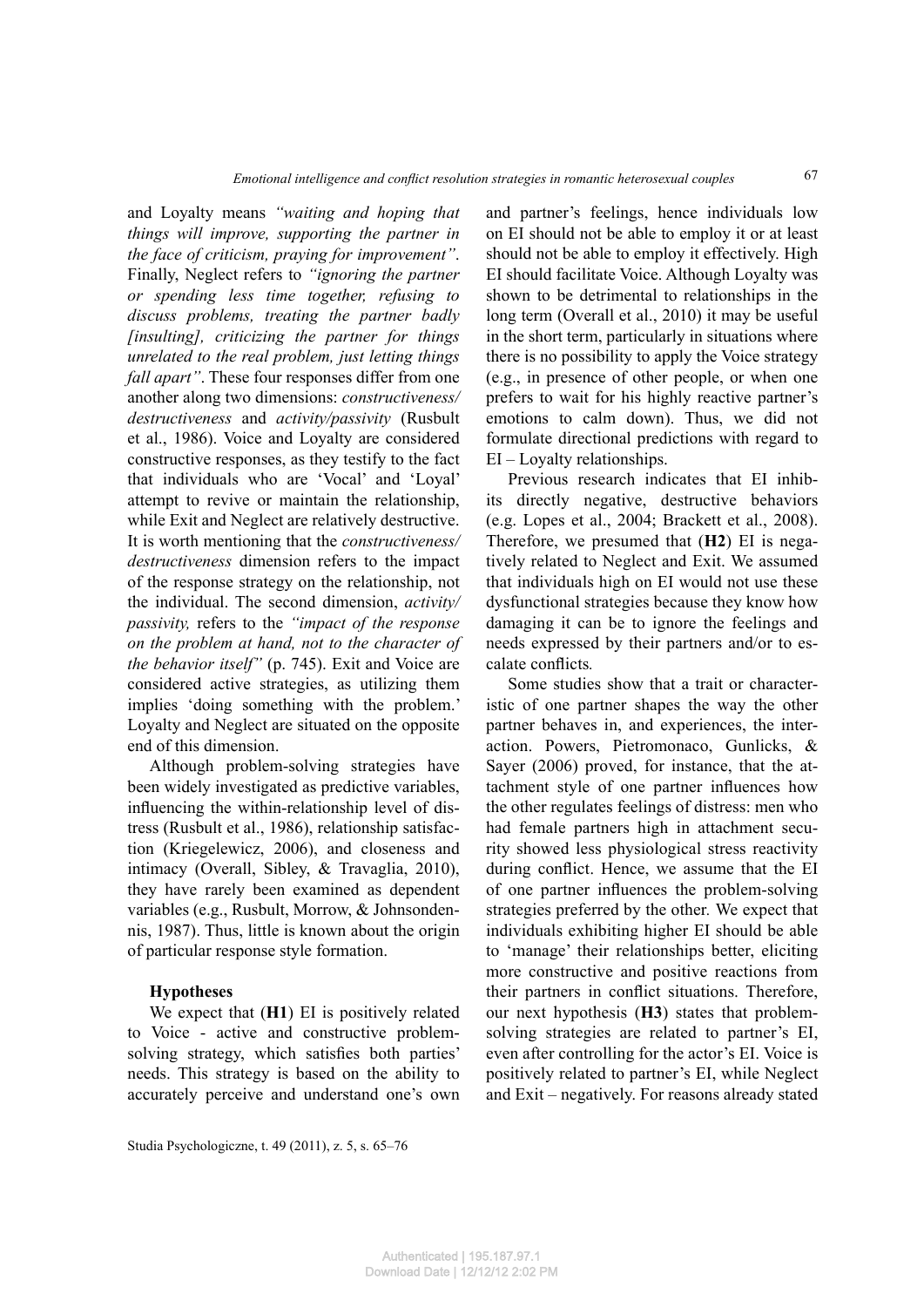above, we will not formulate predictions regarding the Loyalty strategy.

If EI is indeed a factor determining an "intelligent" choice of partner, as some would claim (Amitay & Mongrain, 2007), then we would expect a positive assortative mating effect to emerge. Therefore, we also assume that (**H4**) both partners' EI levels are positively intercorrelated.

#### METHOD

### **Participants**

The study employed a matched-pairs couples design (Kenny, Kashy, & Cook, 2006). Subjects qualified for the study if they had been involved in an intimate relationship for a minimum of one year. Participants were 164 heterosexual Caucasian couples  $(N = 328$  individuals). The mean age of the participants was 28.4 years (SD  $= 10.2$ ); 40% of the couples were married.

#### **Measures**

**Emotional intelligence.** EI was measured using TIE - the Emotional Intelligence Test (Śmieja, Orzechowski, & Beauvale, 2007). This 24-item ability test was constructed on the basis of Mayer and Salovey's (1997) four-factor model. Respondents had to read provided descriptions of social interactions and decide how the protagonists of each situation feel, select the most effective mode of conduct, or say which emotions would facilitate and which would interfere with specific task performance. Similarly to the MSCEIT (Mayer, Salovey & Caruso, 2002), expert criteria were employed to determine the correctness of answers. The TIE responses are scored on four scales, consistent with Mayer and Salovey's (1997) theory: Perception (Cronbach's  $\alpha$  = .70), Understanding ( $\alpha$  = .68), Assimilation ( $\alpha$  = .62), Emotion Management ( $\alpha$  = .60) and General Score ( $\alpha$  = .88). TIE is a maximum performance test, measuring actual emotional abilities that are usually considered "ability-based EI", and in

contrast to self-report measures it is independent of self-esteem processes.

**Problem-solving strategies**. Participants' styles of reacting to conflict were measured using a scale developed and validated by Kriegelewicz (2003). Though creation of the Problem-Solving Strategies Inventory (PSSI) draws inspiration from a measure developed by Rusbult, Zembrodt, and Iwaniszek (1986), the questionnaire itself was in fact built from the scratch. The measure has four versions: self-report and a report of perceived partner's behavior, each for both women and men. Participants rate the frequency of 32 behaviors – eight items for each type of response – on a six-point Likert-type scale  $(1 =$ never;  $6 =$  always). Sample items are: for Loyalty, "*If my partner misbehaves towards me I don't say anything and forgive him/her*."; for Voice, "*If my opinion differs from my partner's, I try to discuss it with him/her calmly.*"; for Neglect, "*When I am angry at my partner I ignore him/her for some time.*"; finally, for Exit, "During arguments I *tend to ironically compare my partner to other people we both know*". It is worth mentioning that items composing Exit in PSSI refer more directly to destructive behavior toward the partner rather than explicit attempts to end the relationship. Cronbach's alphas for self-reports are .82 (Loyalty), .88 (Voice), .87 (Neglect), and .86 (Exit). These coefficients have a value of .85, .93, .85, and .91, respectively, for perceptions of partner's behavior.

#### **Procedure**

Couples were tested in home settings. The PSSI self-report was administered first, followed by TIE and PSSI – report of perceived partner's behavior version. The subjects completed the measures in the same room, in the presence of an experimenter who made certain they were not able to make contact with each other. The response sheets were sealed in an envelope directly after the study so that they could be matched after the data collecting phase.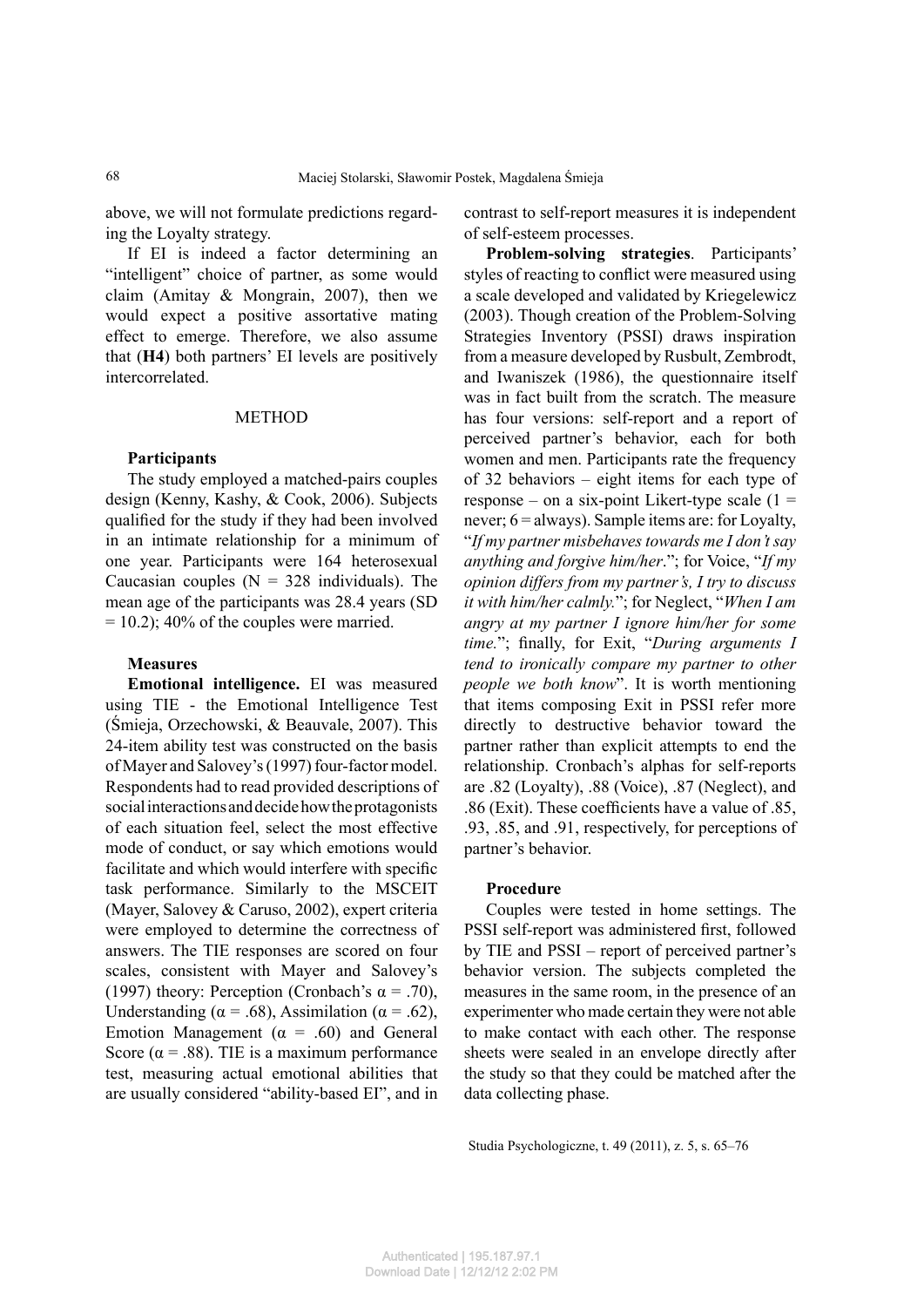### RESULTS

## **Gender differences in conflict resolution strategies**

Females scored higher on active problemsolving scales (both positive and negative), while males tended to score higher on Loyalty (see Table 1). With regard to partner perceptions of problem-solving strategies, women assessed their male partners more positively (attributing to them: higher Loyalty, lower Exit and Neglect) than males did when describing their female partners' strategies. Additionally, partners were consistent in self-reports of problem-solving strategies, except of Exit. Regarding betweenpartner consistency of judgments, we can observe consistency in the case of Voice and Neglect but not in the case of Loyalty and Exit.

# **The differences between self-reports and partner-assessed conflict resolution strategies**

Self-reports and partner's perceptions of one's own problem-solving strategies were significantly correlated in all of the PSSI scales, with the exception of females' for Loyalty (see

Table 1 Descriptive statistics, between-group mean comparisons, and Pearson's between partners correlation coefficients  $N = 164$  couples

|                           | Females |      | Males |      |             |               |             |
|---------------------------|---------|------|-------|------|-------------|---------------|-------------|
|                           | M       | SD   | M     | SD.  | t           | $g^{\dagger}$ | $\mathbf r$ |
| Perception                | 8.05    | 1.80 | 7.11  | 1.88 | $5.90***$   | .46           | $.39***$    |
| Understanding             | 7.47    | 1.59 | 6.86  | 1.54 | $4.51***$   | .35           | .38***      |
| Assimilation              | 6.96    | 1.41 | 6.55  | 1.61 | $3.06**$    | .24           | $.34***$    |
| <b>Emotion Management</b> | 6.64    | 1.36 | 5.78  | 1.45 | $6.79***$   | .53           | $.33***$    |
| Total score EI            | 29.12   | 5.02 | 26.29 | 5.24 | $7.11***$   | .56           | $.51***$    |
| Self-reported PSSI        |         |      |       |      |             |               |             |
| Voice                     | 34.68   | 7.09 | 33.42 | 6.26 | $2.00*$     | .16           | $.28***$    |
| Loyalty                   | 24.98   | 5.24 | 30.89 | 4.67 | $-11.59***$ | $-.90$        | $.13*$      |
| Exit                      | 22.49   | 6.76 | 20.57 | 5.75 | $2.93**$    | .23           | .10         |
| Neglect                   | 23.30   | 7.31 | 22.04 | 6.27 | 1.81        | .14           | $.15*$      |
| Partner-perceived PSSI    |         |      |       |      |             |               |             |
| Voice                     | 30.85   | 6.99 | 32.08 | 7.76 | $-1.57$     | $-.12$        | .08         |
| Loyalty                   | 28.48   | 5.28 | 30.34 | 5.74 | $-3.34**$   | $-.26$        | $.16*$      |
| Exit                      | 23.28   | 7.40 | 21.55 | 7.59 | $2.34*$     | .20           | $.21**$     |
| Neglect                   | 24.65   | 6.99 | 20.86 | 8.18 | $4.59**$    | .40           | .03         |

*Note.* The dependent t tests are paired samples comparisons of female versus male means,  $df = 163$ . The t-tests were two-tailed, while the r-Pearson correlations were one-tailed.

† Hedges' g - an effect size measure. The method of calculating effect size for dependent samples is based on a work by King and Minium (2003).

\* p < .05. \*\* p < .01. \*\*\* p < .001.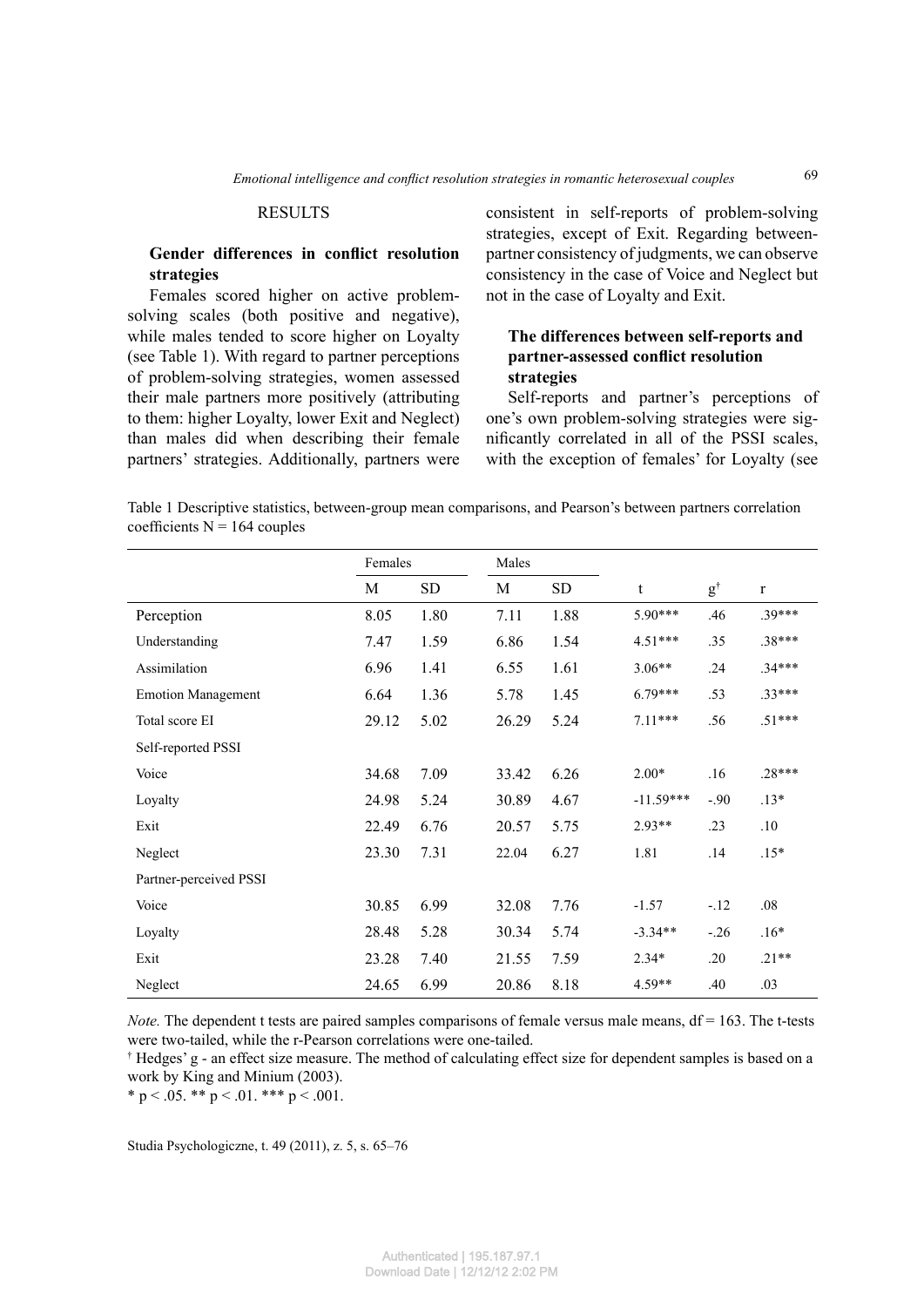Table 2 Mean comparisons, effect size estimations and correlation coefficients between self-reports and partner-perceived problem solving strategies,  $N = 164$  couples

|               | Self-report |           | Partner-perce-<br>ived |           |            |         |             |
|---------------|-------------|-----------|------------------------|-----------|------------|---------|-------------|
|               | M           | <b>SD</b> | М                      | <b>SD</b> | t          | g       | $\mathbf r$ |
| Female's PSSI |             |           |                        |           |            |         |             |
| Voice         | 34.68       | 7.09      | 30.85                  | 6.99      | $5.52***$  | 0,43    | $.20**$     |
| Loyalty       | 24.98       | 5.24      | 28.48                  | 5.28      | $-6.14***$ | $-0,48$ | .04         |
| Exit          | 22.49       | 6.76      | 23.28                  | 7.40      | $-1.15$    | $-0.09$ | $.23**$     |
| Neglect       | 23.30       | 7.31      | 24.65                  | 6.99      | $-1.97*$   | $-0,15$ | $.24**$     |
| Male's PSSI   |             |           |                        |           |            |         |             |
| Voice         | 33.42       | 6.26      | 32.08                  | 7.76      | 1.89       | 0,15    | $.17*$      |
| Loyalty       | 30.89       | 4.67      | 30.34                  | 5.74      | 1.08       | 0,08    | $.23**$     |
| Exit          | 20.57       | 5.75      | 21.55                  | 7.59      | $-1.48$    | $-0,12$ | $.20**$     |
| Neglect       | 22.04       | 6.27      | 20.86                  | 8.18      | 1.63       | 0,13    | $.21**$     |

*Note.* The dependent t tests are paired samples comparisons of self-reported versus partner-perceived problemsolving strategies,  $df = 163$ . The t-tests were two-tailed, while the r-Pearson correlations were one-tailed. \* p < .05. \*\* p < .01. \*\*\* p < .001.

Table 2). However, these correlations were not particularly strong, suggesting a low level of correspondence between self-reports and partners perceptions. In order to obtain a more precise assessment of relationships between self reports and partners' perceptions, we conducted t-test comparisons between self-descriptions and judgments provided by partners (separately for men and women). As we can see, (Table 2), male partners' self-reports and their female counterparts' assessments did not differ at all. As for women, they were seen by their partners as employing Loyalty and Neglect strategies more often than they had reported themselves. Male partners tended to underestimate how often their female counterparts' employed Voice in comparison to the females' self-reports.

## **Emotional Intelligence and problem solving strategies**

Females scored higher than males in both branch scores and total score of TIE (see Table 3),

which is consistent with the data obtained across available literature (e.g., Van Rooy, Alonso, & Viswesvaran, 2005). The correlation analyses revealed that EI is much stronger and more consistently related to women's estimation of problem-solving strategies, regardless of whether we consider self-reports or the estimations of their male partners. In concordance with Hypothesis 1, women's EI was consistently (all branches and total score) and positively related to their own reports of Voice, which confirms that emotional abilities facilitate or enable more positive and active problem-solving. This relationship was not found among men. As expected by Hypothesis 2, females' EI was negatively related to their self-reports of Neglect and Exit. Again, similar effects did not appear in male participants: their self-perceived conflict resolution styles were independent of their EI. Interestingly, female partners' estimates of a male partner conflict resolution style were significantly related to the partner's EI. In other words, emotionally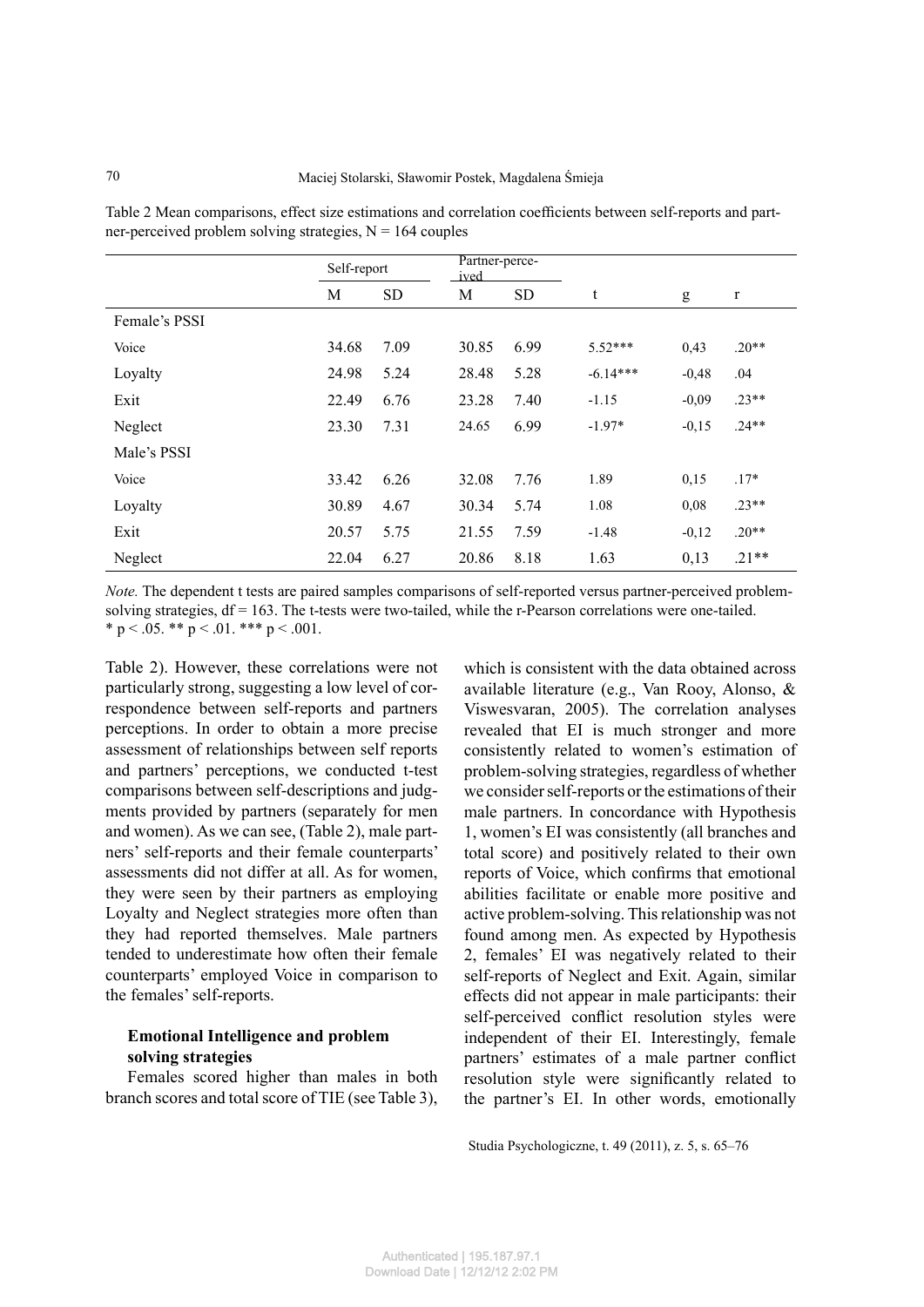|                    | Female's EI |          |          |           | Male's EI |           |          |          |                 |           |
|--------------------|-------------|----------|----------|-----------|-----------|-----------|----------|----------|-----------------|-----------|
|                    | Perc        | Under    | Assim    | Manag     | Total     | Perc      | Under    | Assim    | Manag           | Total     |
| Female's PSSI      |             |          |          |           |           |           |          |          |                 |           |
| Self-reported      |             |          |          |           |           |           |          |          |                 |           |
| Voice              | $.28***$    | $.22**$  | $.17*$   | $.29***$  | $.30***$  | .10       | .13      | $.26**$  | $.20**$         | $.21**$   |
| Loyalty            | .07         | .02      | .03      | $-.06$    | .02       | $-.06$    | .01      | .03      | .07             | .01       |
| Exit               | $-20**$     | $-19**$  | $-.14*$  | $-.20**$  | $-23**$   | $-.21**$  | $-24**$  | $-19**$  | $-23**$         | $-.27***$ |
| Neglect            | $-.30***$   | $-20**$  | $-23**$  | $-28***$  | $-31***$  | $-.32***$ | $-.24**$ | $-29***$ | $-27***$        | $-35***$  |
| Partner-           |             |          |          |           |           |           |          |          |                 |           |
| estimated          |             |          |          |           |           |           |          |          |                 |           |
| Voice              | .07         | .09      | .05      | $-.05$    | .05       | .08       | .02      | .02      | $-15**$         | $-.01$    |
| Loyalty            | .09         | .10      | .08      | $-.02$    | .08       | $.13*$    | .07      | .00      | $-.05$          | .05       |
| Exit               | $-.07$      | $-.16*$  | $-.15*$  | .00       | $-.12$    | $-.08$    | $-.13$   | .02      | $.08^{\dagger}$ | $-.04$    |
| Neglect            | $-.10$      | $-.11$   | $-.08$   | $-.03$    | $-.10$    | .01       | $-.01$   | .00      | $.09^{\dagger}$ | .02       |
| Male's PSSI        |             |          |          |           |           |           |          |          |                 |           |
| Self-reported      |             |          |          |           |           |           |          |          |                 |           |
| Voice              | .06         | $-.04$   | .09      | .00       | .03       | .09       | .01      | $.15*$   | $-.05$          | .07       |
| Loyalty            | .08         | $-.01$   | .04      | .05       | .05       | .07       | $-.02$   | $.14*$   | .08             | .08       |
| Exit               | $-.01$      | .03      | $-.07$   | $-.06$    | $-.03$    | .01       | $-.02$   | $-.03$   | .06             | .01       |
| Neglect            | $-.15*$     | $-.09$   | $-.22**$ | $-.15*$   | $-18**$   | $-.07$    | $-.10$   | $-11$    | $-.03$          | $-.09$    |
| Partner-           |             |          |          |           |           |           |          |          |                 |           |
| estimated<br>Voice |             |          |          |           |           |           |          |          |                 |           |
|                    | $.16*$      | $.16*$   | .09      | $.18*$    | $.18*$    | .03       | .12      | $.15*$   | .10             | .12       |
| Loyalty<br>Exit    | $27***$     | $27***$  | $.18*$   | $.27***$  | $30***$   | .07       | .12      | $.16*$   | $.16*$          | $.15*$    |
|                    | $-.28***$   | $-29***$ | $-.18*$  | $-31***$  | $-33***$  | $-.15*$   | $-.13*$  | $-.17*$  | $-19**$         | $-.20**$  |
| Neglect            | $-28***$    | $-31***$ | $-.19*$  | $-0.24**$ | $-31***$  | $-22**$   | $-.18*$  | $-.25**$ | $-.17*$         | $-26**$   |

Table 3 Correlation matrix between both partners' EI and their problem-solving strategies, both self-reported and partner-perceived.  $N = 164$  couples

*Note.* Perc – Perception of emotion, Under – Understanding of emotion, Assim – Assimilation of emotion, Manag – Emotional management, Total – Total EI score. Actor effects are shadowed in grey, partner effects are left on a white background.

\* p < .05, \*\* p < .01, \*\*\* p < .001 (onetailed).

<sup>†</sup> significant correlation, but in opposite direction to predicted, thus we cannot acknowledge their significance while onetailed correlations were applied.

intelligent men did not declare using more constructive or positive conflict resolution styles, but their female partners judged them as being prone to doing so.

High-EI women tend to use Voice and perceive their partner as more loyal. These tendencies were not confirmed in men's estimations: the partners of high EI women neither reported higher Loyalty nor assessed their female partners as more inclined to use Voice. Additionally, high-EI women judged their partners as more predisposed to use Voice, which again was not confirmed in men's self-reports.

No significant actor effects were found for women's EI on their self-reported and partnerestimated loyalty. With regard to male's EI, only assimilation of emotion proved significant for problem solving, enhancing both one's own Voice and Loyalty (actor effects) and female partner's self-reported Voice.

Our third hypothesis stated that partners of individuals who demonstrate higher EI should use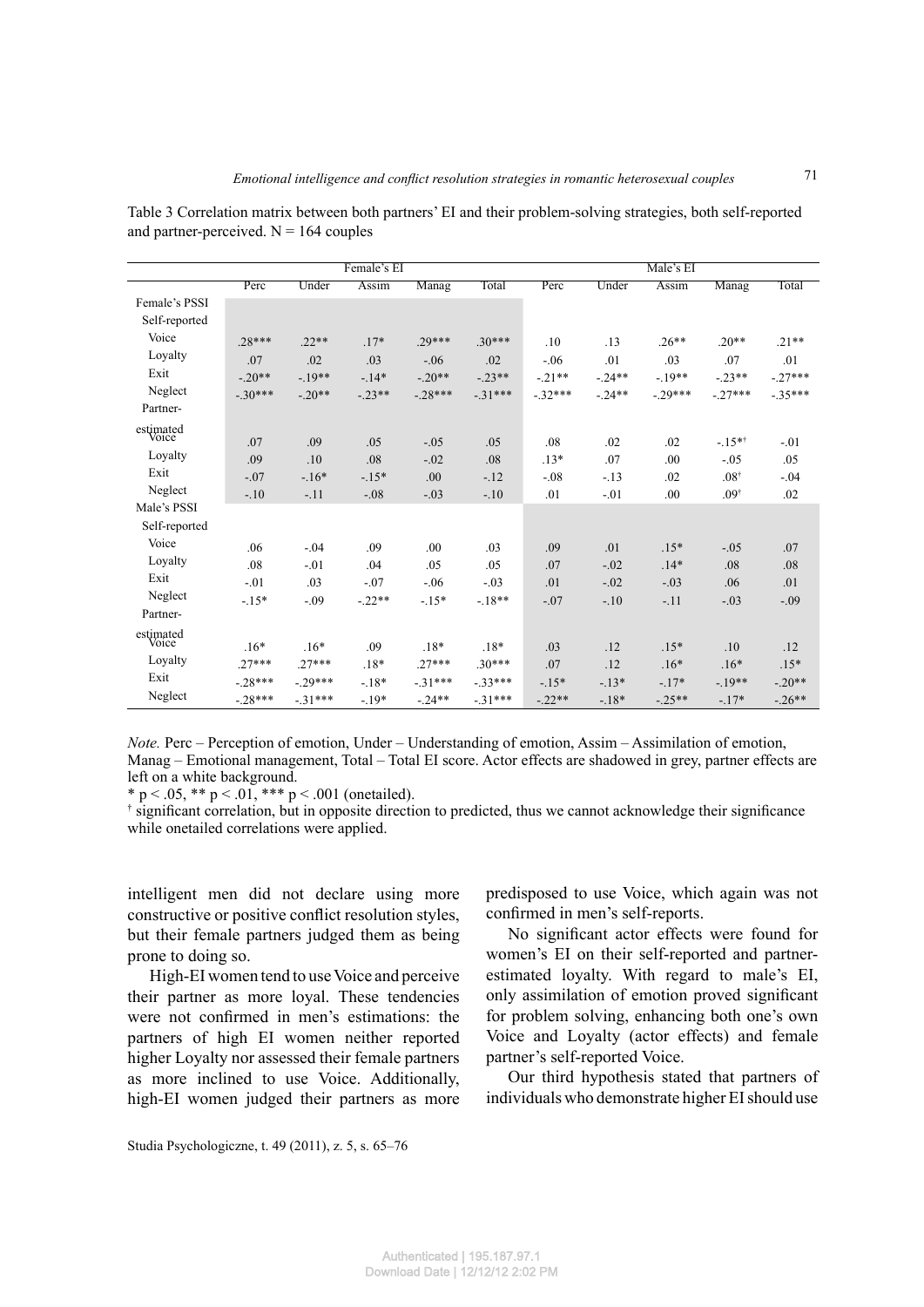more constrictive and positive conflict resolution strategies. From the female participants' point of view this really was the case: the higher the EI of the woman, the more constructive and positive are, in her opinion, the conflict-resolution styles employed by her partner. When we look at the data from the male self-report, this effect fades – partners of emotionally intelligent women concede only to less frequent usage of Neglect. With respect to male EI, the situation is analogical. There is a significant relationship between the EI of men and the styles of conflict resolution their female partners employ: the higher EI of the man, the more frequently his partner uses Voice and the less frequently – Exit and Neglect. However, these results were obtained while analyzing female self-reports. When we looked at how men perceive their partners, the effect disappears again. Men high in emotional intelligence did not assess their partners as more constructive and/or positive in conflicts.

Finally, correlation analyses fully confirmed hypothesis 4, which predicted a positive assortative mating effect with regard to EI (see Table 1). Results obtained in the previous matched-couple study in which TIE was used (Stolarski & Postek, 2011) proved replicable, therefore providing further evidence for the claim that people tend to choose a partner with similar emotional abilities.

### **DISCUSSION**

This study attempted to investigate how emotional intelligence affects the use of specific conflict solving strategies in couples. We assumed that individuals high in EI should have superior conflict resolution skills and engage in strategies in which emotions are respected and controlled. In the course of statistical analyses most of our initial hypotheses were confirmed. In accordance with hypothesis 1, we found that emotional abilities indeed play a significant role in positive and active problem-solving (but

only in women). In men, only the assimilation branch showed consistent relationships with that strategy. With regard to Neglect, the results were similar: female's EI was related to less frequent usage of the strategy, while male's records did not show a significant relationship. Generally, if we had conducted our analyses on the data obtained solely from women, all of the hypotheses would have been supported; if we had done the opposite – almost none. There are at least two possible explanations for this phenomenon. First, it is possible that EI affects conflict resolution styles only in women, while in men emotional abilities are not related to their interpersonal behavior. It would mean that gender is a moderating variable that moderates the association between EI and conflict resolution style. A second explanation could be that EI influences conflict resolution styles of both genders, but only women can recognize it. That would indicate that women are better in judging their partner's conflict resolution styles, because EI in our study was measured by an ability test and not by a self-assessment tool. If the first interpretation is more accurate, we should have discovered a significant correlation between female EI and conflict resolution style, both in self-reports and assessments made by partners. Furthermore, no significant relationships between male EI and conflict resolution style should be found again in self-reports and partners' assessments. However, we did not find anything like that. A potential, albeit perhaps too far-fetched alternative explanation for this puzzling effect is that women see things that are invisible to men. If we assume this is the case, another question arises: does it mean that they are more accurate and realistic in understanding the partner's actual qualities, or are their perceptions biased? Our findings show that male partners' self-reports of conflict resolution strategies and their female counterparts assessments do not differ at any significant level. It means that there is no general tendency among women to idealize their male partner. But the more emotionally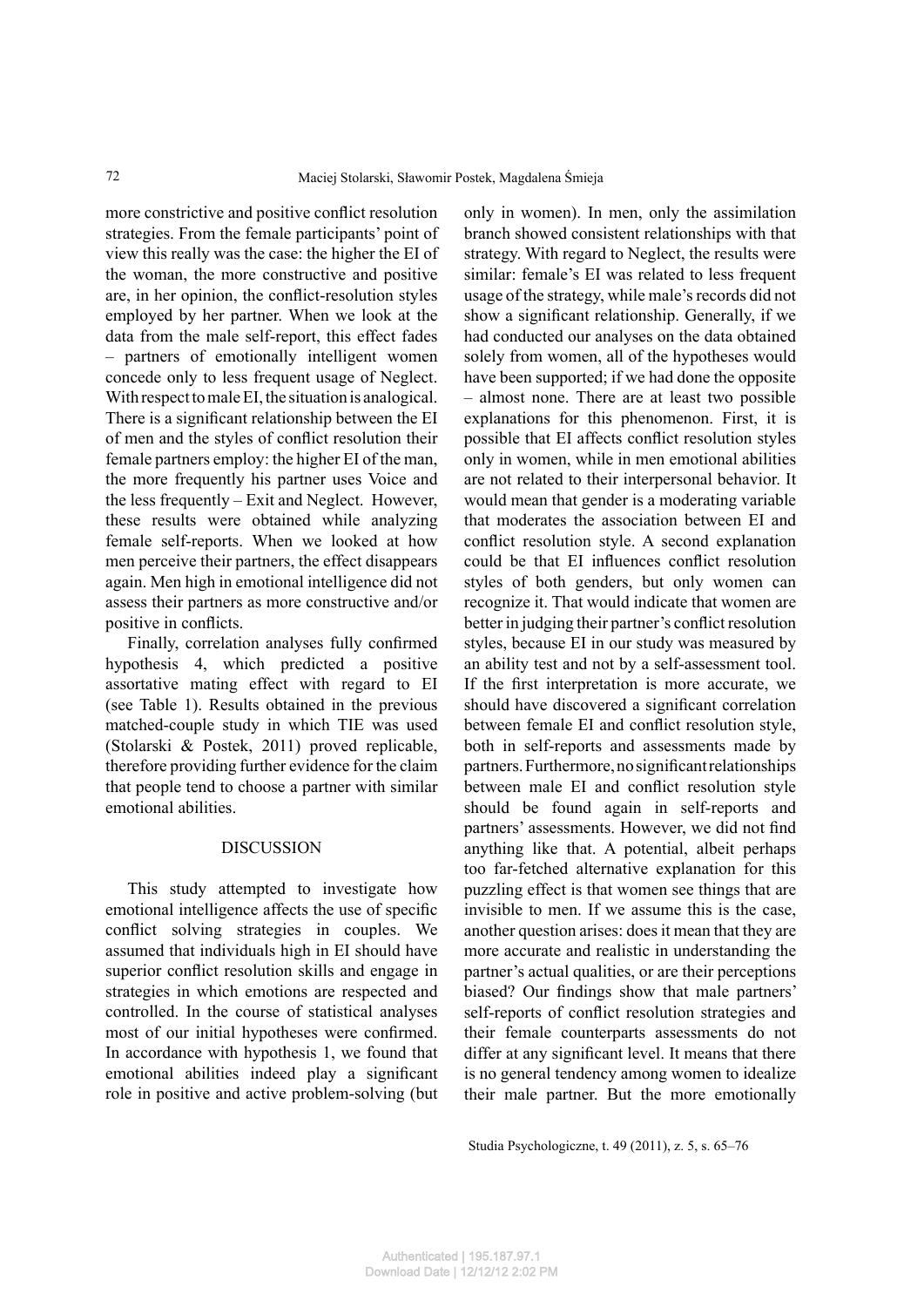intelligent a man is, the more positively his conflict style is assessed by women. It proves that the women's assessments are anchored in reality – men who possess emotional abilities are judged as more loyal and less prone to neglect or exit the relationship. Smith, Ciarrochi and Heaven  $(2008)$  identified a similar effect in relation to conflict communication patterns. They found that decreases in female and male relationship satisfaction were predicted only by women's (and not men's) reports of avoidance and withholding communication. In fact, the majority of research proves that women posses more relationship awareness than men do (Bradbury & Karney, 2010). Women form more differentiated and complex cognitive representation of relationships events. They remember prior intimate experiences with more vividness, in more detail, and with greater accuracy (Holmberg & Holmes, 1994). Due to their greater relationship awareness, they can see connections among events that are not observable by men. For example, divorcing men are eight to 10 times more likely than their wives to say that they do not know why their marriage ended (Kitson, 1992). Our findings seem to be in line with this previous work, suggesting that female participants of the current study were not biased, but more conscious of their partner's behaviors.

Moreover, our research shows that the more emotionally intelligent a woman is, the more favorably she perceives her partner. This finding suggests that emotionally intelligent women develop more generous and idealized images of their significant others. Research on these types of positive illusions (Murray, Holmes, & Griffin, 2003) shows that, over the longer term, it has positive consequences. Partners who sustain positive illusions report less conflict and greater satisfaction in their relationship (Murray, Holmes,  $&$  Griffin, 1996). What is more, positive illusions have also a self-fulfilling effect: over the year, romantic partners see the same virtues in themselves as their partner initially perceived

in them. Our results imply that the high EI of a woman increases her tendency to maintain positive illusions. In summation, the fact that women recognize their emotionally intelligent partners as more positive and constructive in conflicts is a reflection of those partners' actual qualities (not all men are judged so favorably) and also their own EI, which amplifies the tendency to idealize their partner.

73

Through employing a matched-pair couples design, we were able to discover some interesting additional results. The current study shows that men perceive women as less 'active' than they recognize themselves (Voice strategy was reported by men to be used less often by women than in women's self-reports). Do men overestimate 'passive' way, or, conversely, do women show in fact male counterparts were judged as less actively destructive (Exit and Neglect) and more passively constrictive (Loyalty) than actively constructive (Voice). In light of these findings, female self-reports in our study seem more reliable than their partner-assessments. Why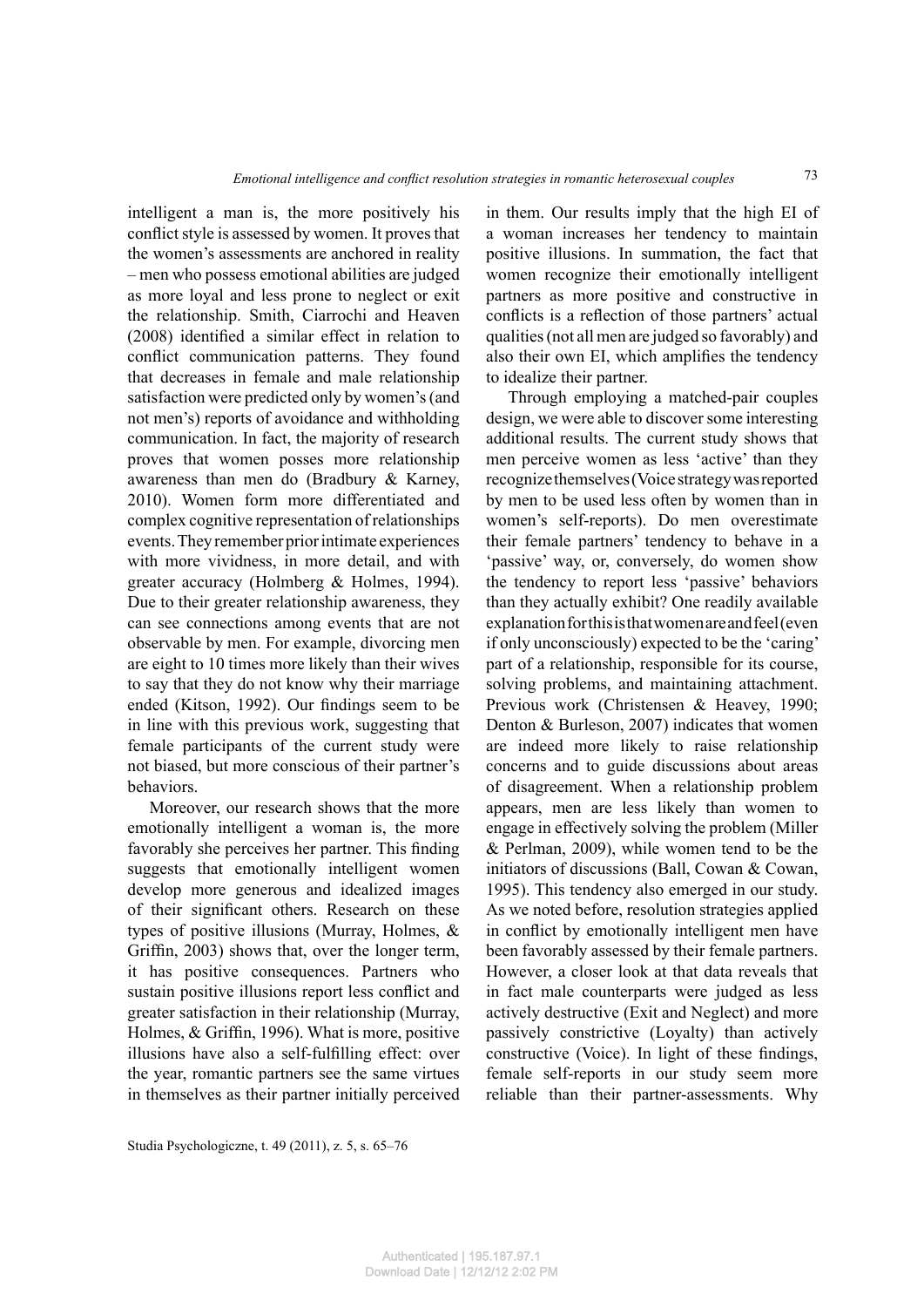then would men tend to describe women as less 'active'? One possible explanation is that they hold higher expectations in this area. Gender role norms state that men need not engage as actively in the conflict discussion (Powers et al., 2006). Usually, girls are encouraged to be communal and expressive, while boys are expected to be independent and autonomous. Hence, men may assume that women should be the 'emotional experts' in a relationship, and it is difficult for women to meet those expectations. Another reason for men to describe women as more 'passive' is they are on alert for signs of passiveness from their partners.

#### **Conclusions**

Our study proves that women use more active strategies of conflict-resolution and reveal stronger tendencies to perceive their partner in a positive light. These findings are consistent with previous evidence on female patterns of relationship behavior. An additional strength of the current study is finding a significant moderating role of EI in that processes. As we demonstrated above, emotionally intelligent women use more active and constructive styles of conflict resolution and perceive their partners as behaving in a similarly positive way. Emotionally intelligent men tend to have partners who use more active and positive strategies, and who appreciates their conflict-resolution abilities. Unfortunately, they can't see it.

#### **Limitations and future directions**

The vast majority of empirical work in the domain of individual differences in relationships is based on self-reports. An undeniable advantage of our study is use of an objective ability measure of EI. As a result, we did not correlate two tests based on self-esteem and avoided all the interpretational problems this methodology usually brings about. It has to be emphasized that our sample was larger than in analogical studies (e.g., Brackett et al., 2005; Zeidner &

Kaluda, 2008), which makes the present study more reliable. Moreover, the fact that both selfand partner-reports were applied strengthens the objectiveness of this study.

Despite those considerable strengths, it is important to be aware of several limitations. One limitation is that our research was focused on young couples, and we do not know whether obtained findings would be analogical for older couples in longer, more committed relationships. Moreover, few post-hoc formulated hypotheses (particularly the one about higher women's efficiency in perceiving male partners' behaviors) seem very difficult to verify empirically. One of the possible solutions that seem interesting and could be applied in further studies amounts to using an external observer's judgment (e.g., couple therapist). Such a procedure would finally resolve the issue whether men or women are biased in their perceptions of their partner's behavior.

It would be valuable to replicate the current findings in a diary study. By using PSSI, we base our data on declarations which are susceptible to biases caused by motivation and active memory reconstruction processes. Regular and precise reports from diaries might be a better source of that kind of information.

Whether the influence of EI levels on conflict resolution strategies is additive, coincidental, compensatory, or multiplicative in character remains to be tested, as does the mediating role of conflict resolution patterns between EI and relationship satisfaction. Other interesting idea for further research is to verify whether training programs developing emotional abilities (e.g., Nelis, Quoidbach, Mikolajczak & Hansenne, 2009) would result in more adaptive conflict resolution in couples.

## **REFERENCES**

Altman, I., & Taylor, D. A. (1973). *Social penetration: The development of interpersonal relationships.* New York: Holt, Rinehart & Winston.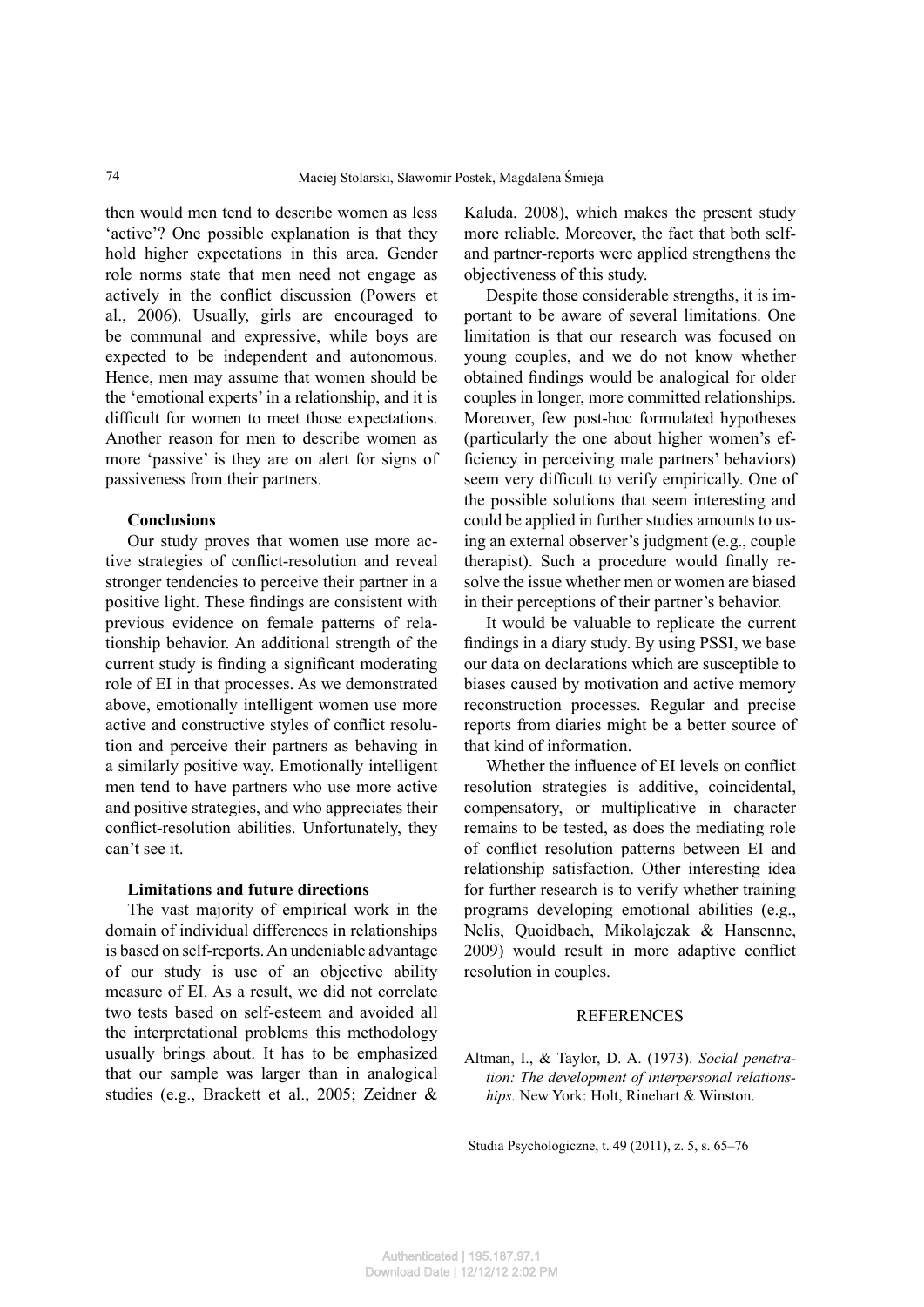- Amitay, O. A., & Mongrain, M. (2007). From emotional intelligence to intelligent choice of partner. *The Journal of Social Psychology, 147,* 325-343.
- Ball, F. L. J., Cowan, P., & Cowan, C. P. (1995). Who's got the power? Gender differences in partners' perceptions of influence during marital problem-solving discussions. *Family Process*, 34, 303–321.
- Barański, T, & Kaczmarek, S. (2007). Changing marriage and divorce rates in Poland compared to other EU countries. Bulletin of Geography (Socio-Economic Series), 7, 87-102.
- Bar-On, R. (2004). The Bar-On Emotional Quotient Inventory (EQ-i): Rationale, Description and Summary of Psychometric Properties. [in:] G.Geher (ed.), *Measuring Emotional Intelligence: Common Ground and Controversy* (pp. 115–145). New York: Nova Science.
- Brackett, M. A., Cox, A., Gaines, S.O., & Salovey, P. (2008). *Emotional intelligence and relationship quality among heterosexual couples.* Unpublished data, Yale University.
- Brackett, M. A., Warner, R. M., & Bosco, J. S. (2005). Emotional intelligence and relationship quality among couples. *Personal Relationships, 12,* 197- 212.
- Bradbury, T. N., & Karney, B. R. (2010). *Intimate Relationships*. New York: W. W. Norton & Company.
- Christensen, A., & Heavey, C. L. (1990). Gender and social structure in the demand/withdraw pattern of marital conflict. Journal of Personality and Social *Psychology, 59*, 73–81.
- Denton W. H. & Burleson, B. R. (2007). The Initiator Style Questionnaire: A scale to assess initiator tendency in couples. *Personal Relationships, 14,* 245-268.
- Gambill, C. R. (2008). *Emotional intelligence and conflict management style among Christian clergy.* Ph.D. dissertation, Capella University, United States - Minnesota. Retrieved December 8, 2008, from Dissertations & Theses: Full Text database.
- Gottman, J. M., Markman, H., & Notarius, C. (1978). The typography of marital conflict. *Journal of Marriage and the Family, 39,* 461-477.
- Holmberg, D., & Holmes, J. G. (1994). Reconstruction of relationship memories: A mental models approach. [in:] N. Schwartz & S. Sudman (eds.),

*Autobiographical memory and the validity of retrospective reports* (pp. 267-288). New York: Springer Verlag.

- Kenny, D. A., Kashy, D. A., & Cook, W. L. (2006). *Dyadic data analysis.* New York: Guilford Press.
- King, B. M., & Minium, E. W. (2003). *Statistical reasoning in psychology and education (4th ed.)*. Hoboken, NJ: John Wiley and Sons.
- Kitson, G. C. (1992). *Portrait of divorce: Adjustment to marital breakdown.* New York: Guilford.
- Klohnen, E. C., & Mendelsohn, G. A. (1998). Partner selection for personality characteristics: A couplecentered approach. *Personality and Social Psychology Bulletin, 70,* 1067-1079.
- Kriegelewicz, O. (2006). Strategie rozwiązywania konfliktu a zadowolenie ze związku [Problem-solving strategies and relationship satisfaction]. *Psychiatria Polska, 40,* 245-259.
- Kriegelewicz, O. (2003). Kwestionariusz do badania strategii rozwiązywania konfliktów w parze małżeńskiej [Conflict resolution strategies in married couples questionnaire]. *Nowiny Psychologiczne, 4,* 15-31.
- Levinger, G. (1979). A social exchange view on the dissolution of pair relationships. In R. L. Burgess & T. L. Huston (Eds.), Social exchange in developing relationships. New York: Academic Press.
- Lopes, P. N., Brackett, M. A., Nezlek, J.B., Schütz, A., Sellin, I., & Salovey, P. (2004). Emotional intelligence and social interaction. *Personality and Social Psychology Bulletin, 30,* 1018-1034.
- Lopes, P.N., Salovey, P., & Straus, R. (2003). Emotional intelligence, personality and the perceived quality of social relationships. *Personality and Individual Differences, 3,* 641-659.
- Mayer, J. D., Caruso, D. R., & Salovey, P. (2000). Emotional intelligence meets traditional standards for an intelligence. *Intelligence, 27,* 267-298.
- Mayer J. D., & Salovey P. (1997). What is emotional intelligence? [in:] P. Salovey & D. J. Sluyter (eds.), *Emotional development and emotional intelligence* (pp. 3-31). New York: Basic Books.
- Mayer, J. D., Salovey, P., & Caruso, D. R. (2002b). *Mayer–Salovey–Caruso Emotional Intelligence Test (MSCEIT) user's manual.* Toronto, Ontario, Canada: MHS Publishers.
- Miller R. S. & Perlman, D. (2009). *Intimate Relationships*. New York: McGrew-Hill.